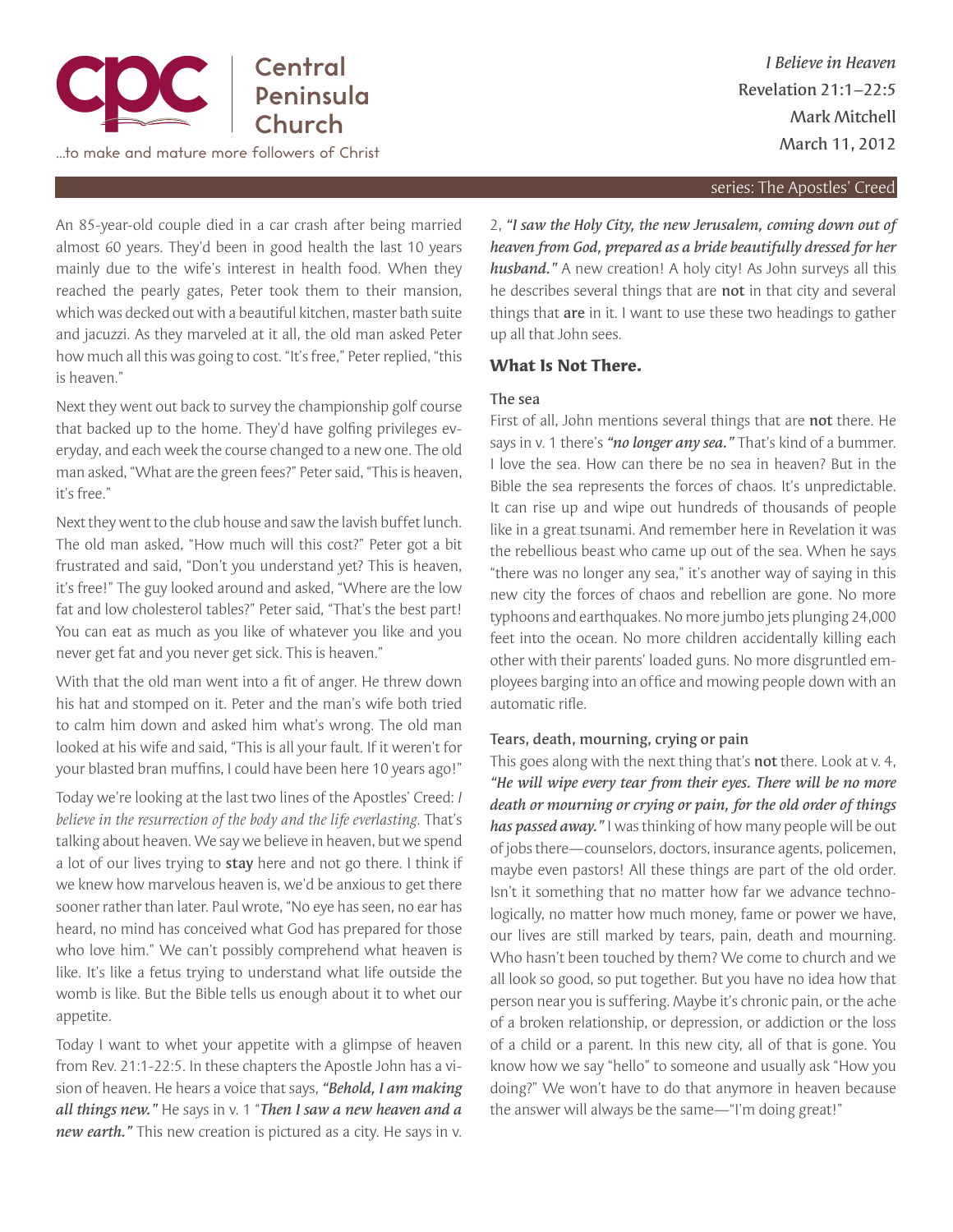### Those not in the Book of Life

A third thing not there are people whose names aren't written in the Book of Life. Look at v. 8. He says, *"But the cowardly, the unbelieving, the vile, the murderers, the sexually immoral, those who practice magic arts, the idolaters and all liars—they will be consigned to the fiery lake of burning sulfur. This is the second death."* Later in v. 27 he says, *"Nothing impure will ever enter it, nor will anyone who does what is shameful or deceitful, but only those whose names are written in the Lamb's book of life."* These, of course, are difficult words to hear. They remind us not everyone will be there. We may wonder, will I even be there? Haven't I done things shameful and deceitful? But he's not talking here about people who sin. The Bible says "all have sinned and fall short of the glory of God." But notice throughout these verses Jesus is called "the Lamb." Why is He called the Lamb? Because He was the sacrificial Lamb of God who offered Himself for our sins. He died for the people who do what's "shameful and deceitful." But it's those who refuse to come to the Lamb and trust in Him who aren't written in the Lamb's Book of Life and so they won't be there.

## The temple

A fourth thing that will not be there is the temple. Down in v. 22 John says, *"I did not see a temple in the city, because the Lord God Almighty and the Lamb are its temple."* For a Jewish man like John, the temple is the place where God dwells. For him to say there's no temple is unthinkable. If there's no temple, where's God? But what John is really saying is the whole city is the temple. God's dwelling place is no longer a place in the city, but it's the city itself! That's what's being communicated in verses 16-17 when he gives the measurements of the city. He describes it as being laid out as a square cube. Do you know what else was a cube in the Bible? The Holy of Holies in the temple was a cube (1 Kings 6:20). That was the sacred place where God dwelt. But here the city is measured off as a cube because the city itself is the Holy of Holies. So when you're in the city you're in God. That's kind of a mind blower. It's like the whole city is engulfed in God. We'll no longer stand before God but we'll live in God. I can't really grasp that. There's some mystery here.

### Sun or moon

Another thing **not** there is the sun or the moon. Look at v. 23, *"The city does not need the sun or the moon to shine on it..."*  We'll talk more about this later, but for now just take note it doesn't just say there's no sun or moon but that there is no need for the sun or the moon. Why? Because as we'll see there's another source of light.

### Night

This goes along with what comes next. In 2:5 it says *"there will be no more night."* Earlier in 21:25 he says, *"On no day will its gates ever be shut, for there will be no night there."* Earlier John noticed there were twelve gates each with an angel. On the gates were written the names of the twelve tribes of Israel. Normally, the gates of a city were closed at night to provide security for the people inside. But now there's no need for that. There's no night and so the gates stay open and all kinds of people, even foreigners, can come in. It's like there's no border patrol. No immigration problem. This was a fulfillment of Israel's original purpose. When God called Abraham the father of Israel, he said they'd be a blessing to all the nations of the world. But by the time Jesus entered the gates of the old Jerusalem on Palm Sunday Israel's only concern was for herself. Not so in heaven. There's no night there and so the gates are never shut.

### Curse

There's one more thing not there. Verse 3 in chapter 22 says *"no longer will there be any curse."* After Adam and Eve disobeyed God's one command, Eden came under a curse. The ground was cursed. It would only yield fruit with toil and sweat. Relationships were cursed. Husbands would try to rule over their wives with a heavy hand. Wives would suffer through childbirth. But in the new creation, which was like a new Eden, there will no longer be a curse.

So that's what's not there. Honestly, I don't think we'll miss any of those things. And that's because of what is there.

# **What Is There.**

### God is there

Most importantly, God is there. John sees the holy city coming down and he hears a loud voice saying, *"Now the dwelling of God is with men, and he will live with them. They will be his people, and God himself will be with them and be their God"*  (v. 3). This is the fulfillment of all the covenant promises reiterated for centuries. In 22:3 it says, *"The throne of God and of the Lamb will be in the city."* So God the Father and God the Son are there. We already saw how the city itself is the Holy of Holies. Sometimes I wonder what excites us more—all the wonderful things about heaven, or the One we'll get to be with in heaven? John Piper asks, "The critical question for our generation—and for every generation—is this: If you could have heaven, with no sickness, and with all the friends you ever had on earth, and all the food you ever liked, and all the leisure activities you ever enjoyed, and all the natural beauties you ever saw, all the physical pleasures you ever tasted, and no human conflict or any natural disasters, could you be satisfied with heaven, if Christ was not there?" We might think we could be satisfied without Him there, but we couldn't.

# Glory is there

This leads to the second thing John saw there: glory, lots of glory! What will make heaven most spectacular is the radiant glory of God. Verse 11 says this holy city, *"...shone with the glory of God,*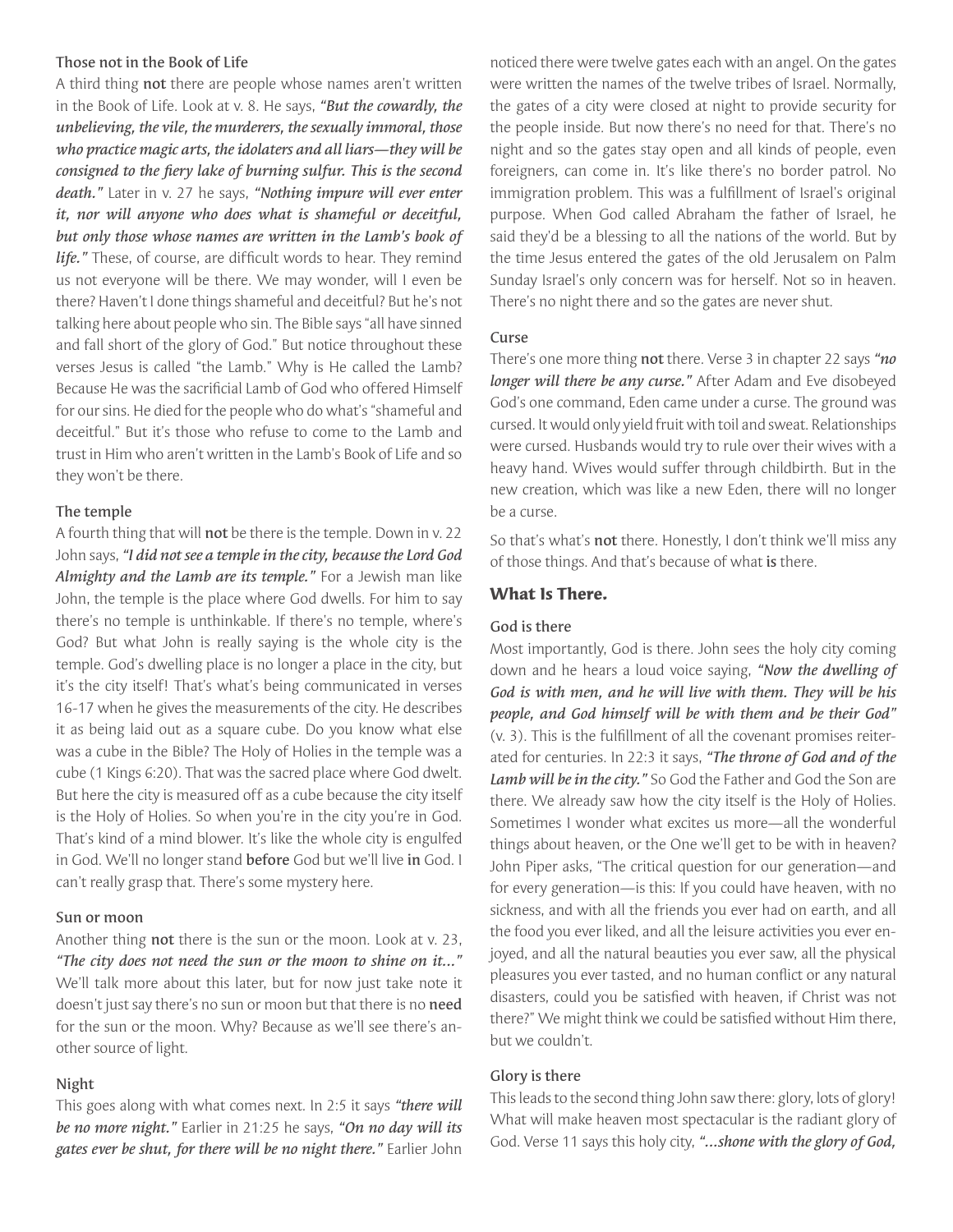*and its brilliance was like that of a very precious jewel, like* a *jasper, clear as crystal."* The Greek word for glory is *doxa* and it means "heavy, weighty." It points to the weightiness of God's person. Glory radiates from His being. It's what makes Him God. Verse 23 tells us this glory replaces even the sun and moon. It says, *"The city does not need the sun or the moon to shine on it, for the glory of God gives it light, and the Lamb is its lamp."*  It's like John is walking around dazzled by the glory that lights up the city but he can't figure out where it all comes from. He looks high and low and finally he sees a figure out of which all this light is pouring forth. He cries out with recognition, "It's the Lamb! The lamp is the Lamb!" The lamp giving off all this light is One you would least expect; the One slaughtered for our sins; the crucified Savior! There's no higher affirmation of the person and work of Jesus than to say He's the source of the glory of God. It's like the old hymn:

> *Fair is the sunshine Fairer still the moonlight And all the twinkling starry host Jesus shines brighter Jesus shines purer Than all the angels heaven can boast*

### Materiality is there

In light of all this glory, the next thing that is there might surprise you. Materiality is there. In other words, stuff is there. Some people think about heaven as a state of mind or a nonphysical realm—not somewhere you go, but some esoteric, undefined existence. But John describes something material. There are stones and gems and streets. There are walls and gates. There are fruit trees and a river. Someone has said the Christian faith is the most materialistic of all faiths. In a way that's true. The Christian vision of the future is earthy. In describing heaven, the Bible always envisions men and women on a redeemed earth, not in a heavenly realm removed from earth. God made us for earth and He'll fulfill that original intent by placing us on a new earth. Our destiny is not to go to heaven. Our destiny is for the heavenly city to come down to us. Our vision of the future is not other worldly; it's new worldly. And we'll not be freed from our bodies; at the resurrection, these old bodies will be renewed, like with Jesus after He was raised up. What was Jesus' risen body like? Flesh and blood. Scars. They touched Him, talked with Him and saw Him eat. It was Him. It was the same body but it was new and different.

Remember the Transfiguration when Jesus appeared on the mountain with Moses and Elijah? That was a little glimpse of the future. It's like a little bit of heaven leaked into the present and Peter, John and James got to see it. It says of Jesus, *"His clothes became dazzling white, whiter than anyone in the world could bleach them"* (Mk 9:3). It's interesting, even with that they were still able to recognize Moses and Elijah. They'd never seen them before but they knew who they were. How great is this. We'll know who people are even though we never knew who they were on earth!

# Peoples are there

Here's another thing that will be there: "peoples" will be there. In v. 3 when God says, *"they will be my people"* He really uses the plural "peoples." The idea of "peoples" points to the full range of ethnic diversity. All the nations of the earth will be represented. We see this down in verses 24-26. It says, *"The nations will walk by its light, and the kings of the earth will bring their splendor into it."* Then in v. 26 it says, *"The glory and honor of the nations will be brought into it."* So all the different people groups of the world will be represented there. It will be like that ceremony you watch before the Olympics where all the different nations march into the Olympic stadium proudly dressed in clothes unique to their country. Heaven is big enough for the full range of the world's ethnic and cultural diversity. This goes back to the open gates. All peoples are welcome and they'll bring with them all the beauty of their culture. I don't believe our cultural distinctions will be obliterated in heaven. They'll be celebrated and appreciated. This goes along with the fact that the size of the city is enormous. John measures it as 1,500 square miles. If we take that literally that's 396,000 stories, each having an area as big as 1/2 of the USA. Divide that into separate condos and you have plenty of room for all the redeemed from every nation!

# Life is there

The fifth thing that will be there is life. Look at the first few verses of chapter 22, *"Then the angel showed me the river of the water of life, as clear as crystal, flowing from the throne of God and of the Lamb down the middle of the great street of the city. On each side of the river stood the tree of life, bearing twelve crops of fruit, yielding its fruit every month. And the leaves of the tree are for the healing of the nations."* The first Eden was a beautiful, luscious garden where God placed Adam and Eve and told them to cultivate it. It had rivers flowing through it and a tree of life. In this new Eden, the crystal clear river of life flows from the throne of God and the Lamb down the middle of the street. It flows with the life of God. And there's a tree of life. Remember in the first Eden after Adam and Eve sinned they were cast out of the garden and the tree of life was blocked. But here everyone has free access to it. And it's loaded with fruit. You've heard of the "fruit of the month club." Well, this tree has twelve kinds of fruit, one for every month! Somehow its leaves bring healing to not just a select few, but to all the nations of the earth. I think of a place like Niger, Africa where I was last summer. So barren; so bleak. So much pain and suffering. But in heaven Niger will be healed.

## Service is there

You might be wondering, what will we do there? Eternity is a long time. We know of course from other parts of Revelation